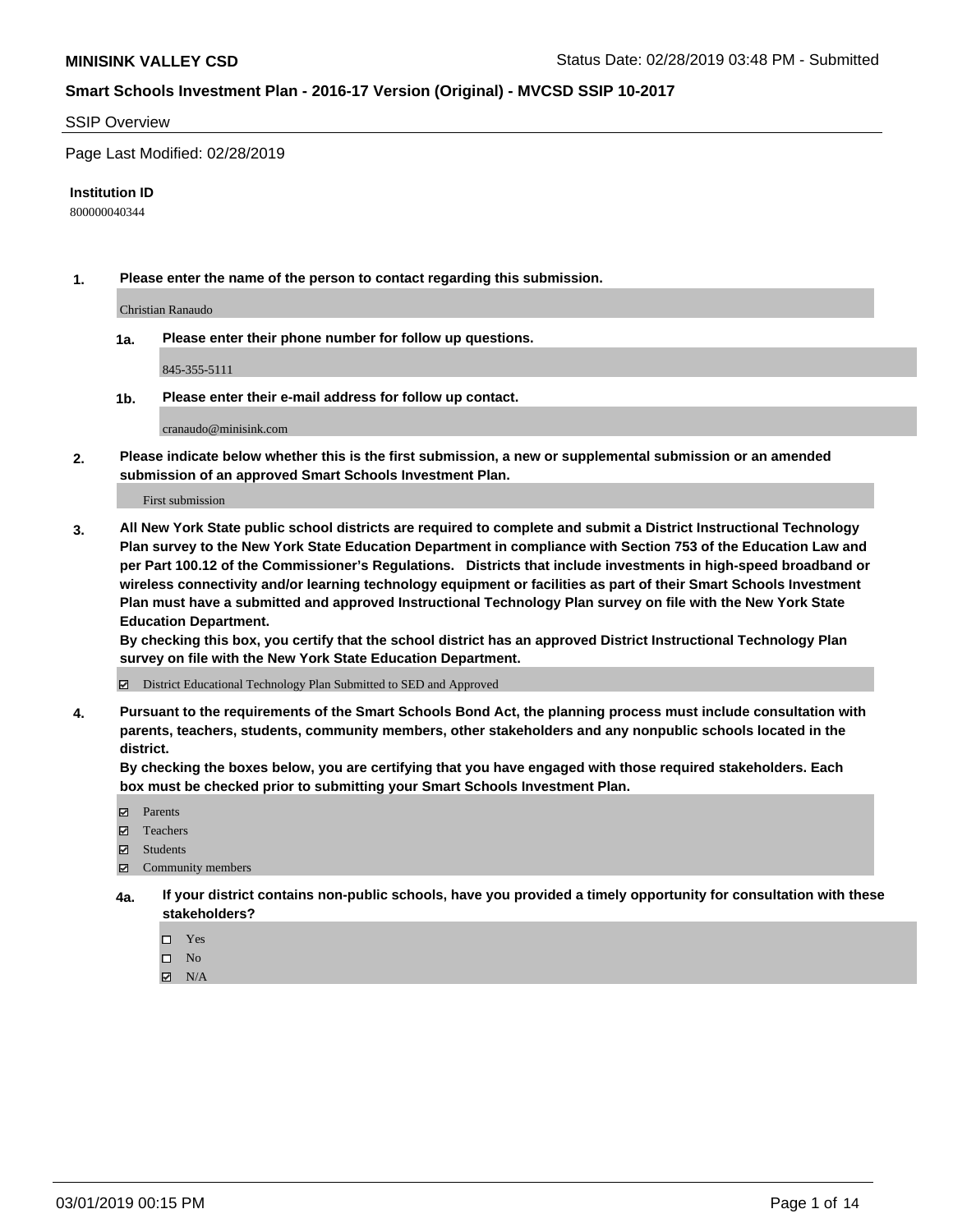#### SSIP Overview

Page Last Modified: 02/28/2019

#### **5. Certify that the following required steps have taken place by checking the boxes below: Each box must be checked prior to submitting your Smart Schools Investment Plan.**

- The district developed and the school board approved a preliminary Smart Schools Investment Plan.
- $\boxtimes$  The preliminary plan was posted on the district website for at least 30 days. The district included an address to which any written comments on the plan should be sent.
- $\boxtimes$  The school board conducted a hearing that enabled stakeholders to respond to the preliminary plan. This hearing may have occured as part of a normal Board meeting, but adequate notice of the event must have been provided through local media and the district website for at least two weeks prior to the meeting.
- The district prepared a final plan for school board approval and such plan has been approved by the school board.
- $\boxtimes$  The final proposed plan that has been submitted has been posted on the district's website.
- **5a. Please upload the proposed Smart Schools Investment Plan (SSIP) that was posted on the district's website, along with any supporting materials. Note that this should be different than your recently submitted Educational Technology Survey. The Final SSIP, as approved by the School Board, should also be posted on the website and remain there during the course of the projects contained therein.**

MVCSD Smart School Plan 10-2017.pdf

**5b. Enter the webpage address where the final Smart Schools Investment Plan is posted. The Plan should remain posted for the life of the included projects.**

http://minisink.com/index.php?id=449

**6. Please enter an estimate of the total number of students and staff that will benefit from this Smart Schools Investment Plan based on the cumulative projects submitted to date.**

4,400

**7. An LEA/School District may partner with one or more other LEA/School Districts to form a consortium to pool Smart Schools Bond Act funds for a project that meets all other Smart School Bond Act requirements. Each school district participating in the consortium will need to file an approved Smart Schools Investment Plan for the project and submit a signed Memorandum of Understanding that sets forth the details of the consortium including the roles of each respective district.**

 $\Box$  The district plans to participate in a consortium to partner with other school district(s) to implement a Smart Schools project.

**8. Please enter the name and 6-digit SED Code for each LEA/School District participating in the Consortium.**

| <b>Partner LEA/District</b> | <b>ISED BEDS Code</b> |
|-----------------------------|-----------------------|
| (No Response)               | (No Response)         |

**9. Please upload a signed Memorandum of Understanding with all of the participating Consortium partners.**

(No Response)

**10. Your district's Smart Schools Bond Act Allocation is:**

\$3,571,363

**11. Enter the budget sub-allocations by category that you are submitting for approval at this time. If you are not budgeting SSBA funds for a category, please enter 0 (zero.) If the value entered is \$0, you will not be required to complete that survey question.**

|                                       | Sub-<br><b>Allocations</b> |
|---------------------------------------|----------------------------|
| School Connectivity                   |                            |
| Connectivity Projects for Communities |                            |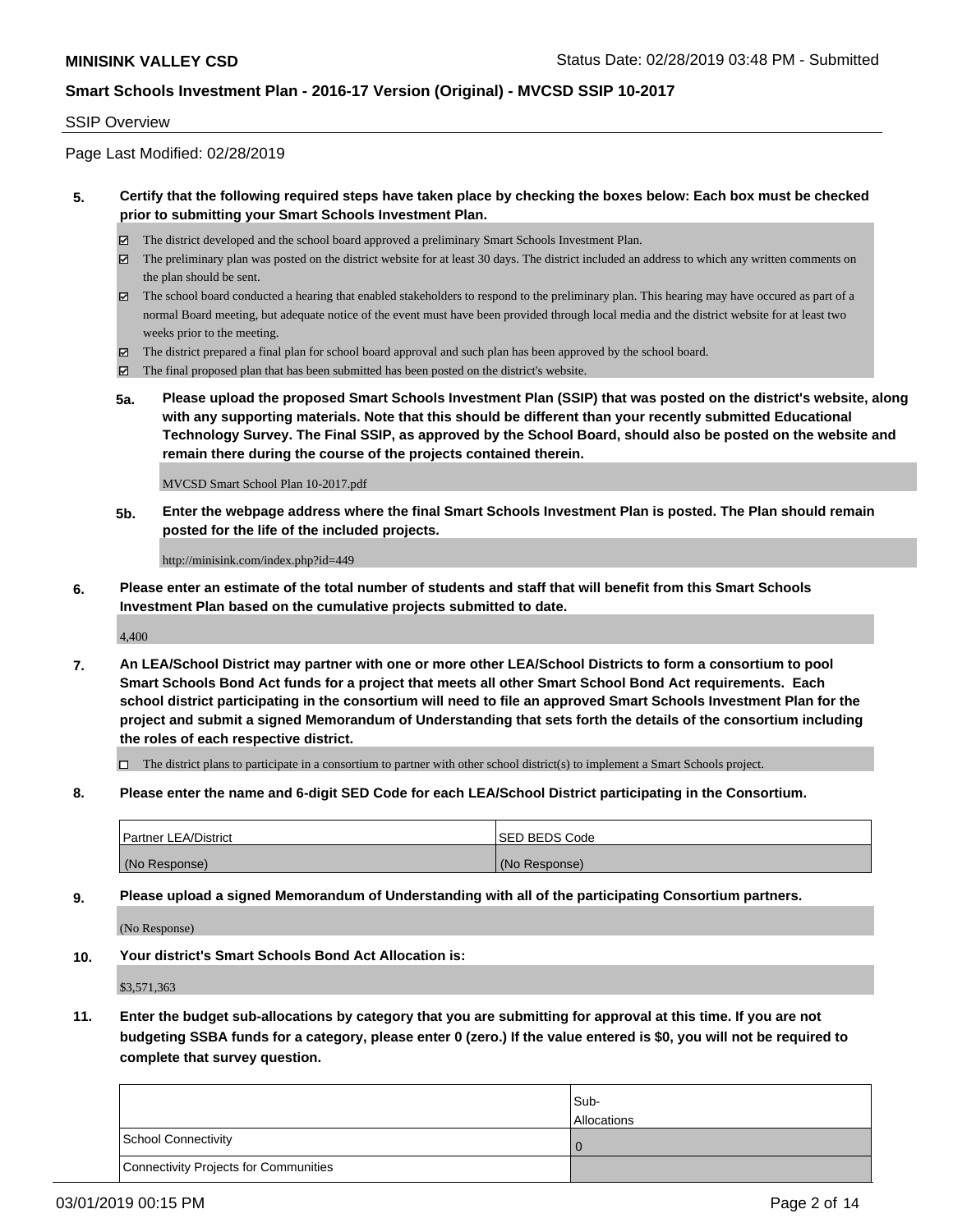# SSIP Overview

|                                    | Sub-<br>Allocations |
|------------------------------------|---------------------|
|                                    | $\mathbf{U}$        |
| Classroom Technology               |                     |
| Pre-Kindergarten Classrooms        |                     |
| Replace Transportable Classrooms   |                     |
| <b>High-Tech Security Features</b> | 3,571,363           |
| Totals:                            | 3,571,363           |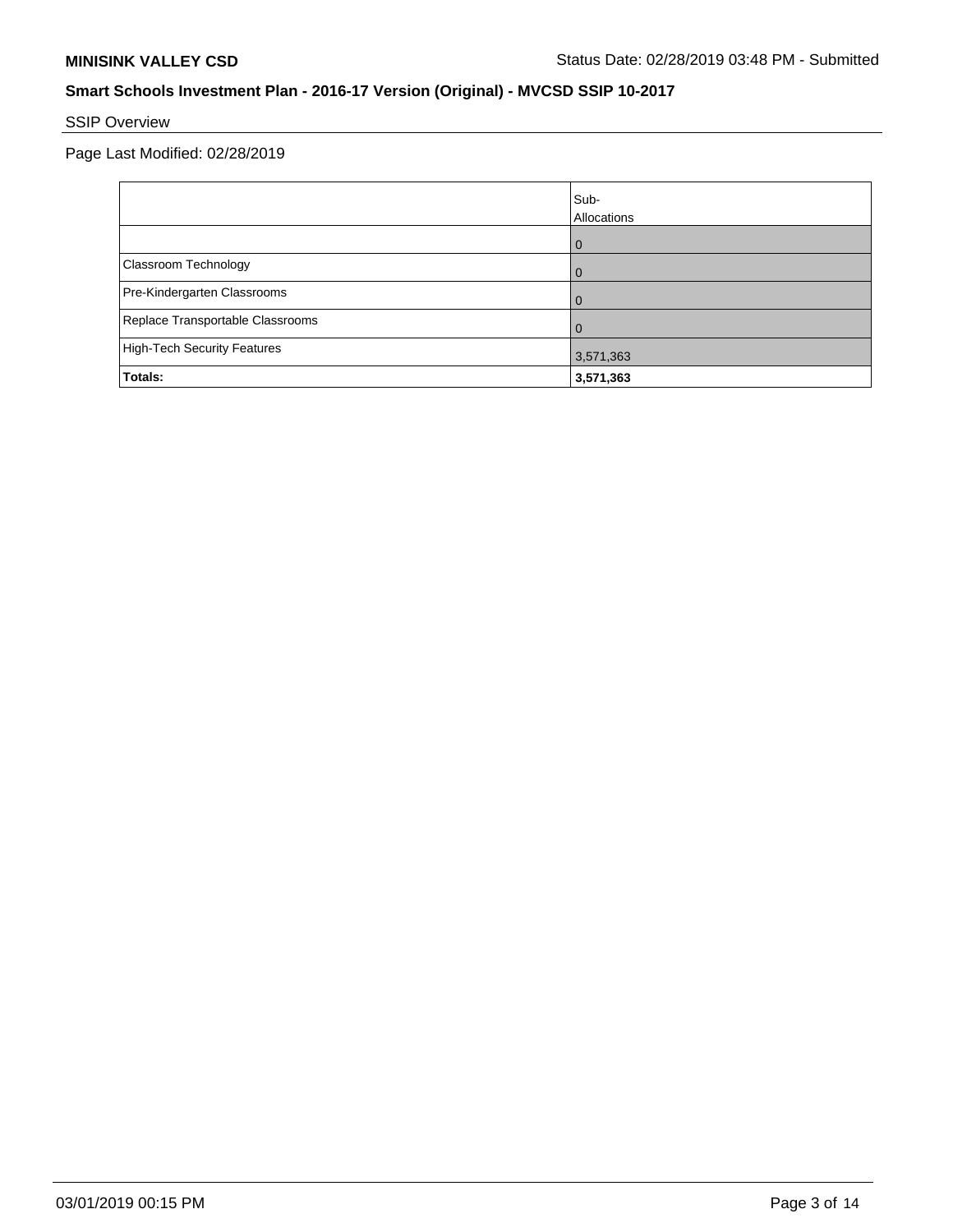#### High-Tech Security Features

Page Last Modified: 02/28/2019

#### **1. Describe how you intend to use Smart Schools Bond Act funds to install high-tech security features in school buildings and on school campuses.**

MVCSD has developed a Smart School Investment Plan that focuses on utilizing the funding for the purpose of the installation of High-Tech Security features. Once approved, the funding will be used for the following purposes:

- 1. Replacement of the current telephone system with a VOIP system;
- 2. Installation of district wide surveillance cameras, DVR's, controllers and door access points; and
- 3. Replacement of the outdated PA with a modern system.
- **2. All plans and specifications for the erection, repair, enlargement or remodeling of school buildings in any public school district in the State must be reviewed and approved by the Commissioner. Districts that plan capital projects using their Smart Schools Bond Act funds will undergo a Preliminary Review Process by the Office of Facilities Planning.**

**Please indicate on a separate row each project number given to you by the Office of Facilities Planning.**

| <b>Project Number</b> |  |
|-----------------------|--|
| 44-11-01-04-7-999-003 |  |

#### **3. Was your project deemed eligible for streamlined Review?**

| П | Yes |
|---|-----|
| ⊽ | No  |

**4. Include the name and license number of the architect or engineer of record.**

| Name                 | License Number |
|----------------------|----------------|
| <b>Bill Wisbauer</b> | 16549          |

**5. If you have made an allocation for High-Tech Security Features, complete this table.**

**Note that the calculated Total at the bottom of the table must equal the Total allocation for this category that you entered in the SSIP Overview overall budget.**

|                                                      | Sub-Allocation |
|------------------------------------------------------|----------------|
| Capital-Intensive Security Project (Standard Review) | l 0            |
| Electronic Security System                           | 3,139,702      |
| <b>Entry Control System</b>                          | 241,661        |
| Approved Door Hardening Project                      | $\cap$         |
| <b>Other Costs</b>                                   | 190,000        |
| Totals:                                              | 3,571,363      |

**6. Please detail the type, quantity, per unit cost and total cost of the eligible items under each sub-category. This is especially important for any expenditures listed under the "Other" category. All expenditures must be capital-bond eligible to be reimbursed through the SSBA. If you have any questions, please contact us directly through smartschools@nysed.gov.**

**Add rows under each sub-category for additional items, as needed.**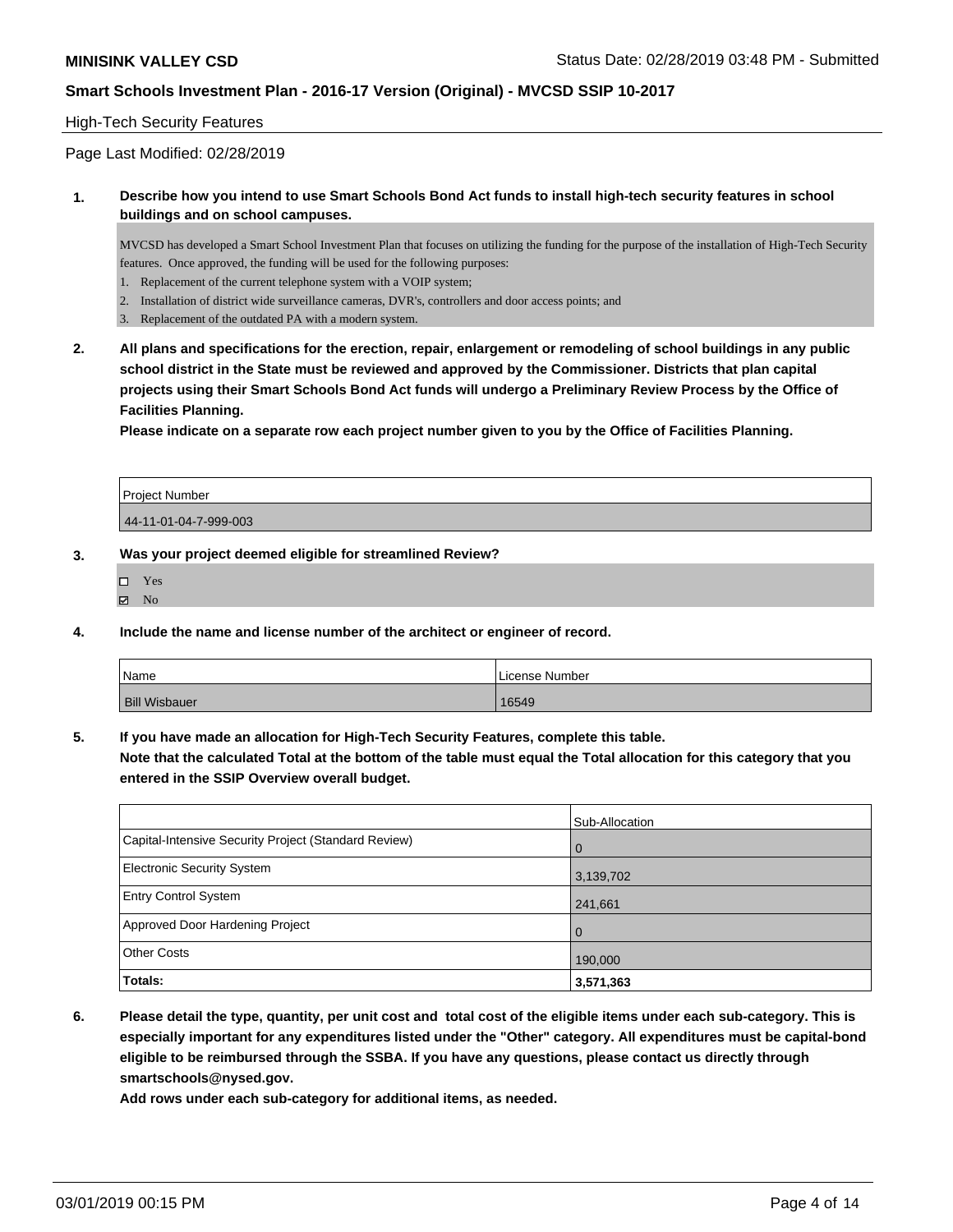$\blacksquare$ 

### **Smart Schools Investment Plan - 2016-17 Version (Original) - MVCSD SSIP 10-2017**

# High-Tech Security Features

| Select the allowable expenditure<br>type.<br>Repeat to add another item under<br>each type. | Item to be purchased                                                                                    | Quantity | Cost per Item | <b>Total Cost</b> |
|---------------------------------------------------------------------------------------------|---------------------------------------------------------------------------------------------------------|----------|---------------|-------------------|
| <b>Electronic Security System</b>                                                           | PM20800 - ATA190 - UC 2 Port Analog<br><b>Telephone Adapter</b>                                         | 5.00     | 151           | 754               |
| <b>Electronic Security System</b>                                                           | PM20800 - BE6K-START-UWL35 -<br>BE6000 Starter Bundle with 35 UWL<br><b>Standard Licenses</b>           | 1.00     | 503           | 503               |
| <b>Electronic Security System</b>                                                           | PM20800 -BE6K-UCL-ENH -Cisco<br><b>Business Edition 6000 - Enhanced</b><br><b>User Connect License</b>  | 369.00   | 106           | 39,114            |
| <b>Electronic Security System</b>                                                           | PM20800 -BE6K-UCL-ESS -Cisco<br><b>Business Edition 6000 - Essential User</b><br><b>Connect License</b> | 15.00    | 20            | 300               |
| <b>Electronic Security System</b>                                                           | PM20800 - BE6K-UCL-VM - Cisco<br><b>Business Edition 6000-</b><br>Voicemail/Unified Messaging Lic       | 349.00   | 38            | 13,262            |
| <b>Electronic Security System</b>                                                           | PM20800 - BE6K-UWL-STD - Cisco<br>Business Edition 6000 - Workspace<br><b>License Standard</b>          | 119.00   | 163           | 19,397            |
| <b>Electronic Security System</b>                                                           | PM20800 - BE6M-M4-K9= - Cisco<br>Business Edition 6000M Svr (M4),<br><b>Export Restricted SW</b>        | 2.00     | 4,724         | 9,448             |
| <b>Electronic Security System</b>                                                           | PM20800 -CON-ECMU-BE11WXUR -<br>1 YR SWSS UPGRADES BE6000 v11<br><b>UWL Standard Starter licenses</b>   | 1.00     | 340           | 340               |
| <b>Electronic Security System</b>                                                           | PM20800 -CON-ECMU-UCM11STD -1<br>YR SWSS UPGRADES BE6000 UCM<br>v11 CUWL                                | 119.00   | 27            | 3,213             |
| <b>Electronic Security System</b>                                                           | PM20800 -CON-ECMU-UCMENHUC -<br>1 YR SWSS UPGRADES BE6K UCM<br>10X Enhance                              | 369.00   | 16            | 5,904             |
| <b>Electronic Security System</b>                                                           | PM20800 -CON-ECMU-UCMESSUC -<br>1 YR SWSS UPGRADES BE6K UCM<br>10X Essenti                              | 15.00    | 3             | 45                |
| <b>Electronic Security System</b>                                                           | PM20800 -CON-ECMU-UCN10XVM -1<br>YR SWSS UPGRADES BE6K - Unity<br>Connect                               | 349.00   | 6             | 2,094             |
| <b>Electronic Security System</b>                                                           | PM20800 - CON-SNT-BE6M4M4K - 1<br>YR SNTC-8X5XNBD Cisco Business<br>Edition 6000M Svr (M4), E           | 2.00     | 215           | 430               |
| <b>Electronic Security System</b>                                                           | PM20800 - CON-SNT-ISR4331V - 1 YR<br>SNTC-8X5XNBD Cisco ISR 4331 UC<br>Bundle, PVDM4-32, UC L           | 2.00     | 419           | 838               |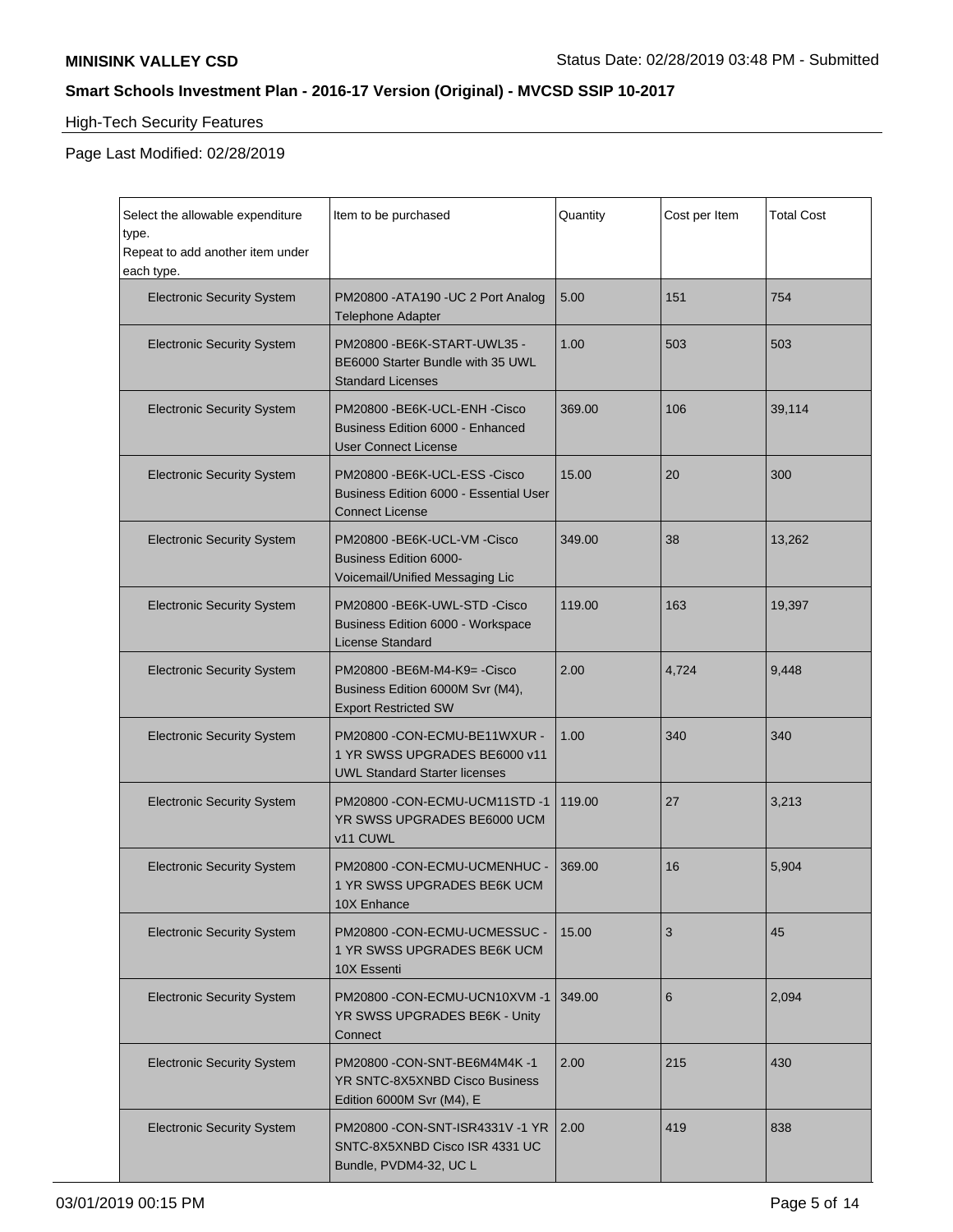# High-Tech Security Features

| Select the allowable expenditure<br>type.<br>Repeat to add another item under<br>each type. | Item to be purchased                                                                           | Quantity | Cost per Item | <b>Total Cost</b> |
|---------------------------------------------------------------------------------------------|------------------------------------------------------------------------------------------------|----------|---------------|-------------------|
| <b>Electronic Security System</b>                                                           | PM20800 - CON-SNT-ISR4351V - 1 YR<br>SNTC-8X5XNBD Cisco ISR 4351 UC<br>Bundle, PVDM4-64, UC L  | 2.00     | 920           | 1,840             |
| <b>Electronic Security System</b>                                                           | PM20800 - CON-SNT-NIM2FXSP - 1<br>YR SNTC-8X5XNBD 2-Port FXS/FXS-<br>E/DID 4-Port FXO NW I Mod | 4.00     | 76            | 304               |
| <b>Electronic Security System</b>                                                           | PM20800 - CON-SNT-NIM4FSP - 1 YR<br>SNTC-8X5XNBD 4-Port Network<br>Interface Module - FXS, F   | 4.00     | 54            | 218               |
| <b>Electronic Security System</b>                                                           | PM20800 - CP-7800-WMK= - Spare<br><b>Wallmount Kit for Cisco UC Phone</b><br>7800 Series       | 349.00   | 38            | 13,262            |
| <b>Electronic Security System</b>                                                           | PM20800 - CP-7841-K9 = - Cisco UC<br>Phone 7841                                                | 349.00   | 183           | 63,867            |
| <b>Electronic Security System</b>                                                           | PM20800 - CP-8831-K9 = - Cisco 8831<br>Base/Control Panel for North America                    | 20.00    | 751           | 15,020            |
| <b>Electronic Security System</b>                                                           | PM20800 - CP-8841-K9 = - Cisco IP<br>Phone 8841                                                | 111.00   | 259           | 28,749            |
| <b>Electronic Security System</b>                                                           | PM20800 - CP-8845-K9 = - Cisco IP<br><b>Phone 8845</b>                                         | 16.00    | 289           | 4,624             |
| <b>Electronic Security System</b>                                                           | PM20800 - CP-8851-K9 = - Cisco IP<br><b>Phone 8851</b>                                         | 27.00    | 309           | 8,343             |
| <b>Electronic Security System</b>                                                           | PM20800 - CP-BEKEM = - Cisco IP<br>Phone 8800 Key Expansion Module                             | 27.00    | 246           | 6,642             |
| <b>Electronic Security System</b>                                                           | PM20800 - FL-CME-SRST-100 - SRST-<br>100 Seat License (CME uses CUCME<br>Phone License ONLY)   | 2.00     | 1,156         | 2,312             |
| <b>Electronic Security System</b>                                                           | PM20800 - FL-CME-SRST-25 - SRST-<br>25 Seat License (CME uses CUCME<br>Phone License ONLY)     | 9.00     | 327           | 2,943             |
| <b>Electronic Security System</b>                                                           | PM20800 - FL-CME-SRST-5 - SRST-5<br>Seat License (CME uses CUCME<br>Phone License ONLY)        | 2.00     | 85            | 170               |
| <b>Electronic Security System</b>                                                           | PM20800 - ISR4331-V/K9 - Cisco ISR<br>4331 UC Bundle, PVDM4-32, UC<br>License, CUBEE10         | 2.00     | 2,513         | 5,026             |
| <b>Electronic Security System</b>                                                           | PM20800 - ISR4351-V/K9 - Cisco ISR<br>4351 UC Bundle, PVDM4-64, UC<br>License, CUBEE25         | 2.00     | 5,528         | 11,056            |
| <b>Electronic Security System</b>                                                           | PM20800 - NIM-1CE1T1-PRI-1 port<br>Multiflex Trunk Voice/Channelized                           | 2.00     | 1,206         | 2,412             |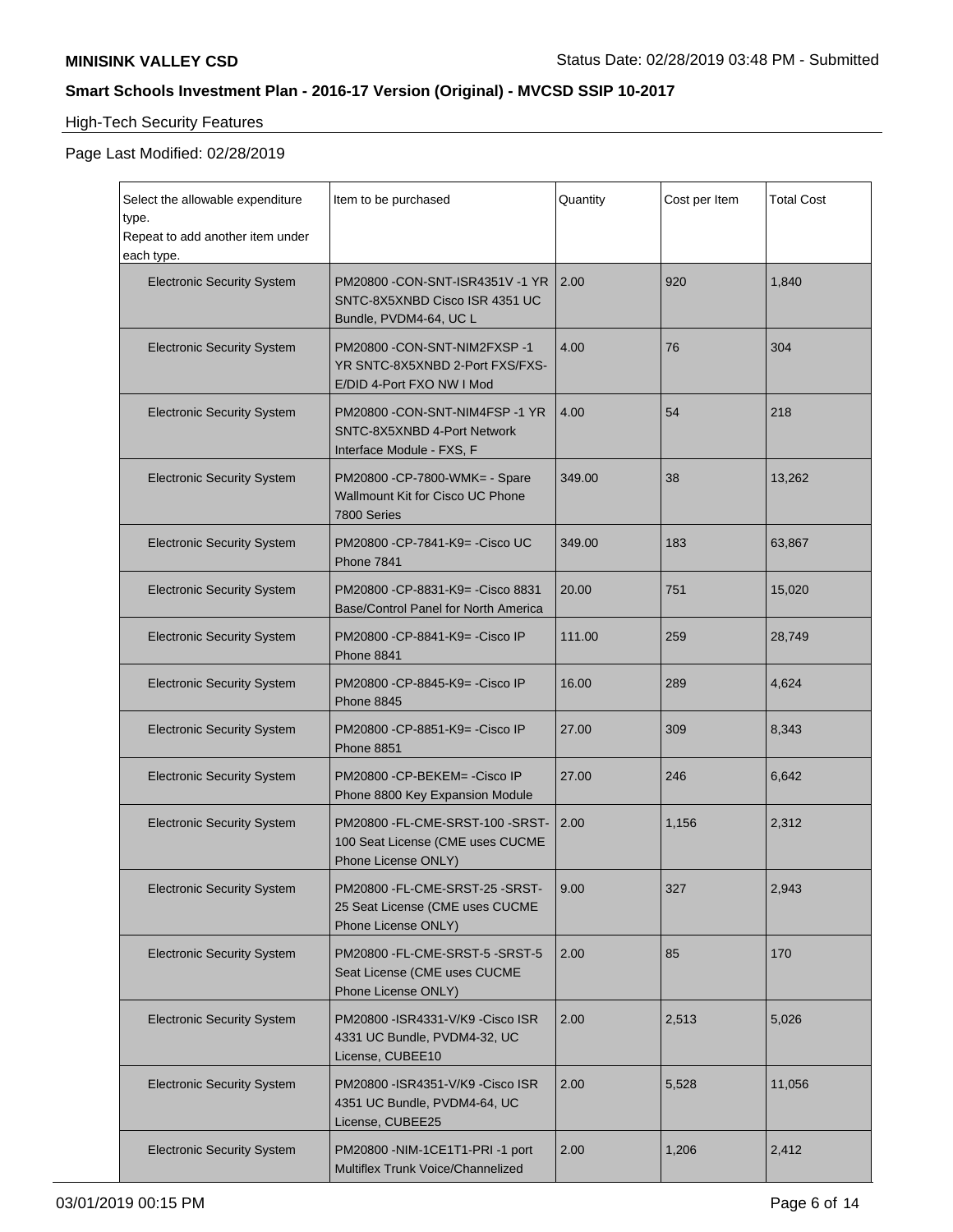# High-Tech Security Features

| Select the allowable expenditure<br>type.<br>Repeat to add another item under<br>each type. | Item to be purchased                                                                                                                               | Quantity | Cost per Item | <b>Total Cost</b> |
|---------------------------------------------------------------------------------------------|----------------------------------------------------------------------------------------------------------------------------------------------------|----------|---------------|-------------------|
|                                                                                             | Data T1/E1 Module                                                                                                                                  |          |               |                   |
| <b>Electronic Security System</b>                                                           | PM20800 - NIM-2CE1T1-PRI-2 port<br>Multiflex Trunk Voice/Channelized<br>Data T1/E1 Module                                                          | 2.00     | 2,010         | 4,020             |
| <b>Electronic Security System</b>                                                           | PM20800 -NIM-2FXS/4FXOP -2-Port<br>FXS/FXS-E/DID and 4-Port FXO<br>Network Interface Module                                                        | 4.00     | 704           | 2,816             |
| <b>Electronic Security System</b>                                                           | PM20800 -NIM-4FXSP -4-Port<br>Network Interface Module - FXS, FXS-<br>E and DID                                                                    | 4.00     | 503           | 2,012             |
| <b>Electronic Security System</b>                                                           | PM20800 -PS-IPT-SVS3 -Aspire<br><b>Unified Communications Professional</b><br>Services                                                             | 1.00     | 70,000        | 70,000            |
| <b>Electronic Security System</b>                                                           | PM20800 -PVDM4-32U64 -PVDM4<br>32-channel to 64-channel factory<br>upgrade                                                                         | 2.00     | 804           | 1,608             |
| <b>Electronic Security System</b>                                                           | PM20800 -SM-X-NIM-ADPTR -SM-X<br>Adapter for one NIM module for Cisco<br>4000 Series ISR                                                           | 2.00     | 251           | 502               |
| <b>Electronic Security System</b>                                                           | PM20800 -UCSC-PSU1-770W= -Cisco<br>UCS 770W AC Power Supply for Rack<br>Server                                                                     | 2.00     | 351           | 702               |
| <b>Electronic Security System</b>                                                           | OGS PT64059 - Installation 369<br>Phones                                                                                                           | 1.00     | 184,000       | 184,000           |
| <b>Electronic Security System</b>                                                           | OGS PT64059 - 086177 - Fargo<br><b>Cleaning Kit for DTC Printers</b>                                                                               | 1.00     | 30            | 30                |
| <b>Electronic Security System</b>                                                           | OGS PT64059 - 16L-H4PRO-B - 5K<br>(16 MP) H.264 HD Pro with<br>LightCatcher Technology                                                             | 9.00     | 5,625         | 50,625            |
| <b>Electronic Security System</b>                                                           | OGS PT64059 - 1C-ACC6-ENT - ACC<br>6 Enterprise license for up to 1 camera<br>channels                                                             | 416.00   | 251           | 104,416           |
| <b>Electronic Security System</b>                                                           | OGS PT64059 - 2.0C-H4A-B2 - 2.0<br>Megapixel (1080p) WDR,<br>LightCatcher, Day/Night, 3-9mm f/1.3<br>P-iris lens, Self-Learning Video<br>Analytics | 1.00     | 600           | 600               |
| <b>Electronic Security System</b>                                                           | OGS PT64059 - 3.0C-H4A-BO1-IR -<br>3.0 Megapixel WDR, LightCatcher, 3-<br>9mm f/1.3 P-iris lens, Integrated IR,<br>Self-Learning Video Analytics   | 1.00     | 776           | 776               |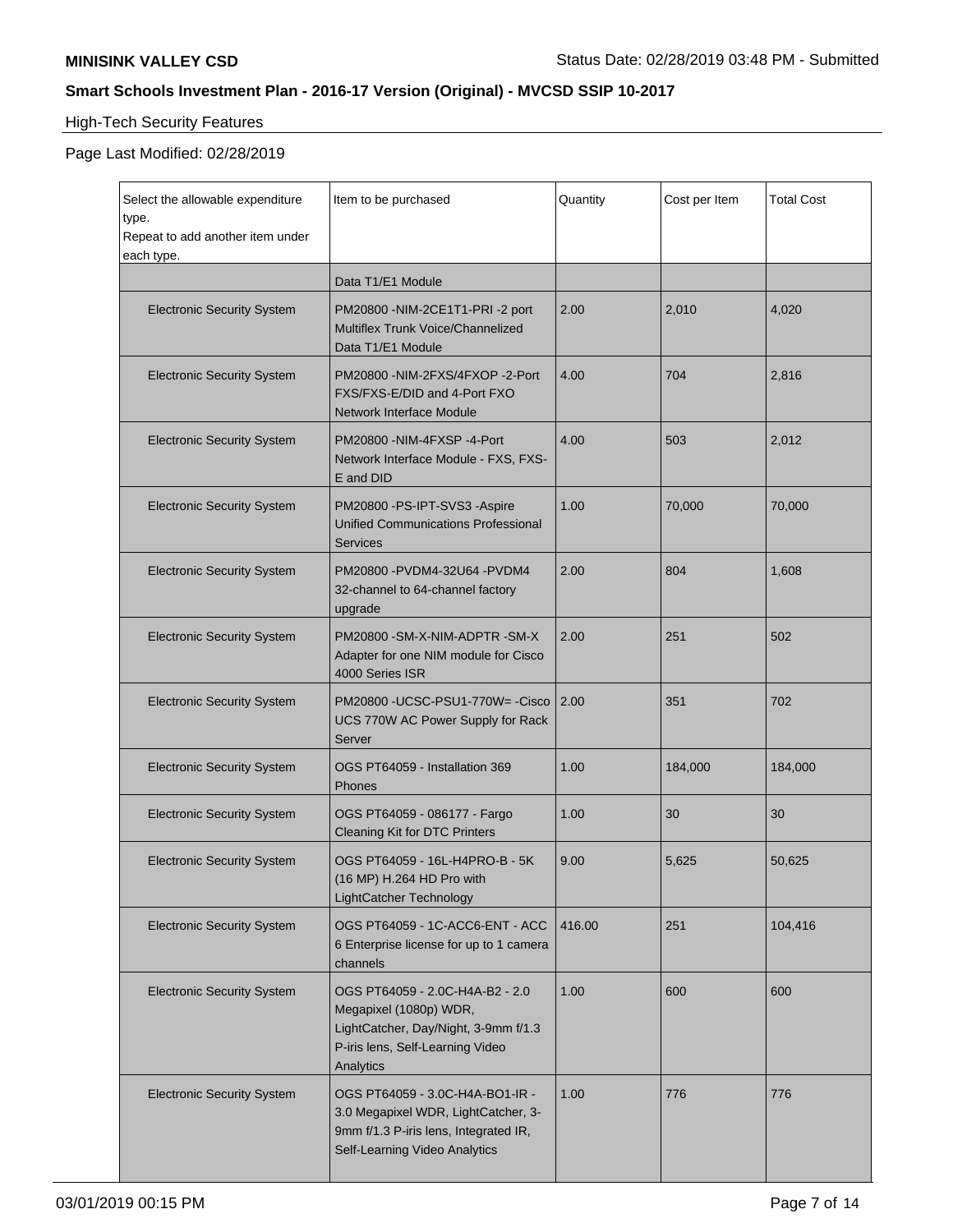# High-Tech Security Features

| Select the allowable expenditure<br>type.<br>Repeat to add another item under<br>each type. | Item to be purchased                                                                                                                                      | Quantity | Cost per Item | <b>Total Cost</b> |
|---------------------------------------------------------------------------------------------|-----------------------------------------------------------------------------------------------------------------------------------------------------------|----------|---------------|-------------------|
| <b>Electronic Security System</b>                                                           | OGS PT64059 - 3.0C-H4A-D1 - 3.0<br>Megapixel WDR, LightCatcher,<br>Day/Night, Indoor Dome, 3-9mm f/1.3<br>P-iris lens, Self-Learning Video<br>Analytics   | 159.00   | 626           | 99,534            |
| <b>Electronic Security System</b>                                                           | OGS PT64059 - 3.0C-H4A-D2 - 3.0<br>Megapixel WDR, LightCatcher,<br>Day/Night, Indoor Dome, 9-22mm f/1.6<br>P-iris lens, Self-Learning Video<br>Analytics  | 97.00    | 656           | 63,632            |
| <b>Electronic Security System</b>                                                           | OGS PT64059 - 3.0C-H4A-DO1 - 3.0<br>Megapixel WDR, LightCatcher,<br>Day/Night, Outdoor Dome, 3-9mm<br>f/1.3 P-iris lens, Self-Learning Video<br>Analytics | 10.00    | 739           | 7,390             |
| <b>Electronic Security System</b>                                                           | OGS PT64059 - 3.0C-H4A-DP1 - 3.0<br>Megapixel WDR, LightCatcher,<br>Day/Night, Pendant Dome, 3-9mm<br>f/1.3 P-iris lens, Self-Learning Video<br>Analytics | 4.00     | 694           | 2,776             |
| <b>Electronic Security System</b>                                                           | OGS PT64059 - 30L-H4PRO-B - 7K<br>(30 MP) H.264 HD Pro with<br>LightCatcher Technology                                                                    | 7.00     | 7,500         | 52,500            |
| <b>Entry Control System</b>                                                                 | OGS PT64059 - 45110 - Fargo<br>YMCKOK Ribbon, 200 prints                                                                                                  | 1.00     | 75            | 75                |
| <b>Electronic Security System</b>                                                           | OGS PT64059 - 5.0L-H4A-BO1-IR -<br>5.0 Megapixel, LightCatcher, 4.3-8mm<br>f/1.8 P-iris lens, Integrated IR, Self-<br>Learning Video Analytics            | 18.00    | 866           | 15,588            |
| <b>Electronic Security System</b>                                                           | OGS PT64059 - 5.0L-H4A-BO2-IR -<br>5.0 Megapixel, LightCatcher, 9-22mm<br>f/1.6 P-iris lens, Integrated IR, Self-<br>Learning Video Analytics             | 17.00    | 896           | 15,232            |
| <b>Electronic Security System</b>                                                           | OGS PT64059 - 5.0L-H4A-D1 - 5.0<br>Megapixel, LightCatcher, 4.3-8mm<br>f/1.8 P-iris lens, Indoor Dome, Self-<br>Learning Video Analytics                  | 9.00     | 716           | 6,444             |
| <b>Electronic Security System</b>                                                           | OGS PT64059 - 5.0L-H4A-D2 - 5.0<br>Megapixel, LightCatcher, Day/Night,<br>Indoor Dome, 9-22mm f/1.6 P-iris lens,<br>Self-Learning Video Analytics         | 2.00     | 746           | 1,492             |
| <b>Electronic Security System</b>                                                           | OGS PT64059 - 5.0L-H4A-DO1-IR -<br>5.0 Megapixel, LightCatcher,                                                                                           | 3.00     | 866           | 2,598             |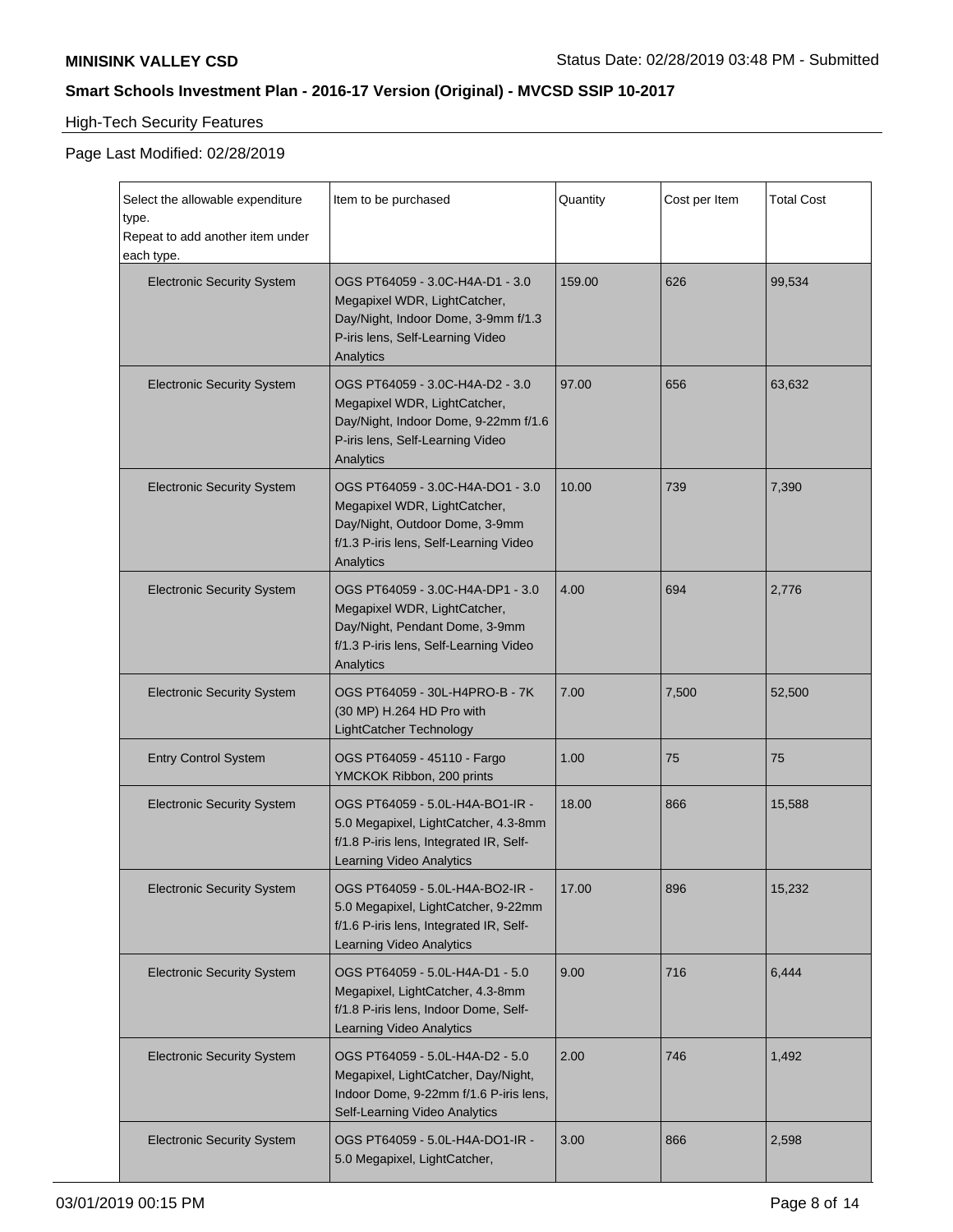# High-Tech Security Features

| Select the allowable expenditure<br>type.<br>Repeat to add another item under<br>each type. | Item to be purchased                                                                                                                                                       | Quantity | Cost per Item | <b>Total Cost</b> |
|---------------------------------------------------------------------------------------------|----------------------------------------------------------------------------------------------------------------------------------------------------------------------------|----------|---------------|-------------------|
|                                                                                             | Day/Night, Outdoor Dome, 4.3-8mm<br>f/1.8 P-iris lens, Integrated IR, Self-<br>Learning Video Analytics                                                                    |          |               |                   |
| <b>Electronic Security System</b>                                                           | OGS PT64059 - 5.0L-H4A-DP1 - 5.0<br>Megapixel, LightCatcher, Day/Night,<br>Pendant Dome, 4.3-8mm f/1.8 P-iris<br>lens, Self-Learning Video Analytics                       | 3.00     | 784           | 2,352             |
| <b>Electronic Security System</b>                                                           | OGS PT64059 - 5.0L-H4A-DP1-IR -<br>5.0 Megapixel, LightCatcher,<br>Day/Night, Pendant Dome, 4.3-8mm<br>f/1.8 P-iris lens, Integrated IR, Self-<br>Learning Video Analytics | 5.00     | 821           | 4,105             |
| <b>Electronic Security System</b>                                                           | OGS PT64059 - 5.0L-H4A-DP2 - 5.0<br>Megapixel, LightCatcher, Day/Night,<br>Pendant Dome, 9-22mm f/1.6 P-iris<br>lens, Self-Learning Video Analytics                        | 12.00    | 814           | 9,768             |
| <b>Entry Control System</b>                                                                 | OGS PT64059 - 52100 - Fargo<br>DTC4250e Dual Sided Badge Printer                                                                                                           | 1.00     | 2,924         | 2,924             |
| <b>Entry Control System</b>                                                                 | FMV - 620-060 - 6601UT Tripod with<br>3-Way Pan/Tilt Head (Quick Release) -<br>Supports 4.4 lb (2 kg)                                                                      | 1.00     | 27            | 27                |
| <b>Electronic Security System</b>                                                           | OGS PT64059 - 8.0-H4A-BO1-IR - 4K<br>UHD (8.0 Megapixel), 4.3-8mm f/1.8 P-<br>iris lens, Integrated IR, Self-Learning<br><b>Video Analytics</b>                            | 43.00    | 1,125         | 48,375            |
| <b>Electronic Security System</b>                                                           | OGS PT64059 - 8.0-H4A-DO1-IR - 4K<br>UHD (8.0 Megapixel), Day/Night,<br>Outdoor Dome, 4.3-8mm f/1.8 P-iris<br>lens, Integrated IR, Self-Learning<br><b>Video Analytics</b> | 4.00     | 1,125         | 4,500             |
| <b>Electronic Security System</b>                                                           | OGS PT64059 - 8L-H4PRO-B - 4K (8<br>MP) H.264 HD Pro with LightCatcher<br>Technology                                                                                       | 3.00     | 1,564         | 4,692             |
| <b>Entry Control System</b>                                                                 | OGS PT64059 - 910PTNNEK00000 -<br>iClass/multiClass SE R15/RP15<br>Reader, HID Prox, Legacy, Wiegand,<br><b>Black</b>                                                      | 40.00    | 238           | 9,520             |
| <b>Entry Control System</b>                                                                 | OGS PT64059 - 9137411E - External<br>IP Relay, 4 Outputs, PoE                                                                                                              | 10.00    | 213           | 2,130             |
| <b>Entry Control System</b>                                                                 | OGS PT64059 - 9137909 - Helios IP<br>License - Gold License                                                                                                                | 10.00    | 212           | 2,120             |
| <b>Entry Control System</b>                                                                 | OGS PT64059 - 9151101CHW -                                                                                                                                                 | 10.00    | 1,346         | 13,460            |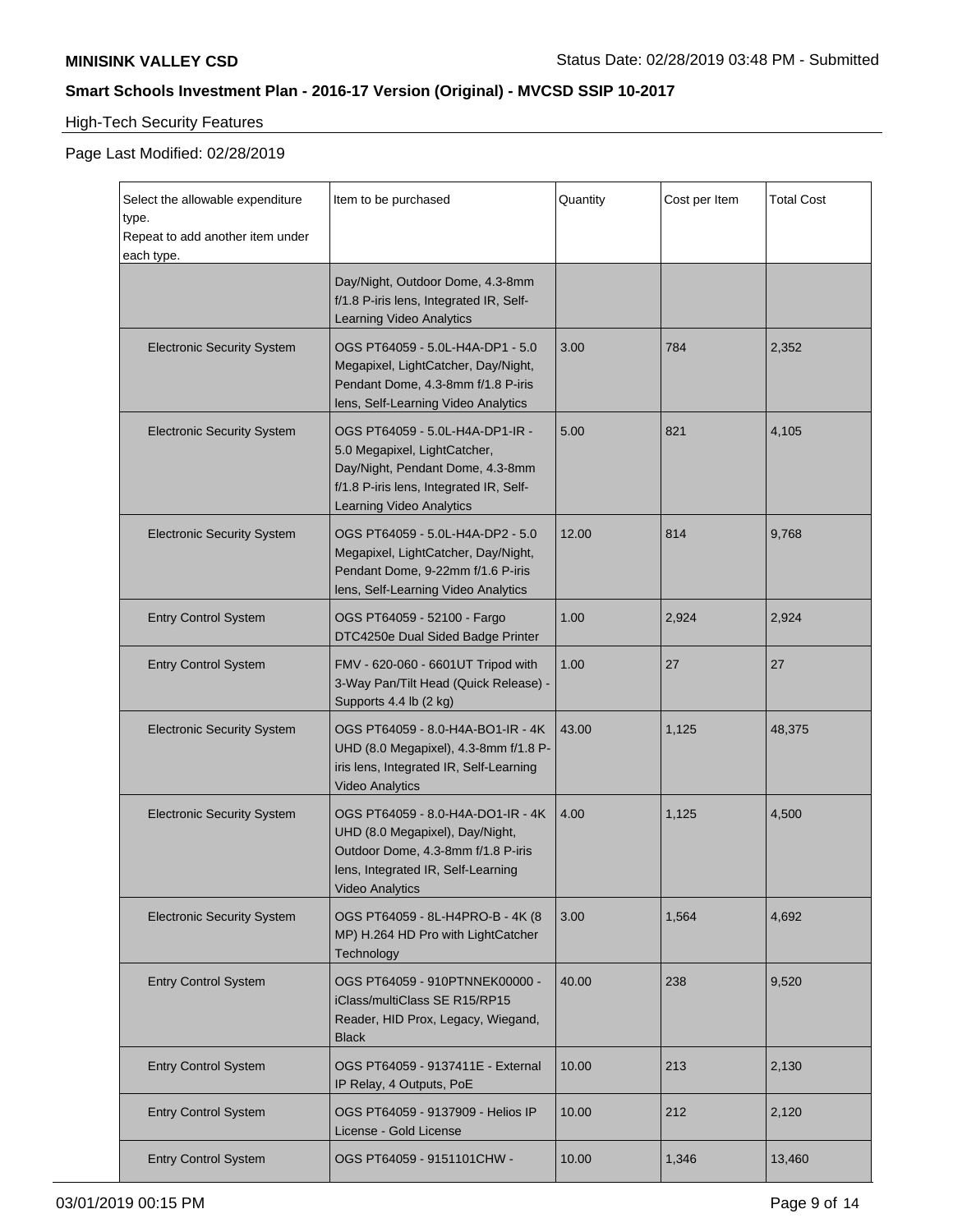# High-Tech Security Features

| Select the allowable expenditure<br>type.<br>Repeat to add another item under | Item to be purchased                                                                                                                             | Quantity | Cost per Item | <b>Total Cost</b> |
|-------------------------------------------------------------------------------|--------------------------------------------------------------------------------------------------------------------------------------------------|----------|---------------|-------------------|
| each type.                                                                    | Helios IP Force - 1 button, HD cam, &<br>10 W Speaker                                                                                            |          |               |                   |
| <b>Entry Control System</b>                                                   | FMV - 9EM-00058 - Windows Server<br>Standard 2016 Licensing, 2 core<br>Licenses, Academic                                                        | 72.00    | 35            | 2,520             |
| <b>Entry Control System</b>                                                   | OGS PT64059 - AC-APP-64R-ENT2 -<br>Enterprise Web-Based PACS<br>Hardware Appliance for 64 Readers                                                | 1.00     | 4,375         | 4,375             |
| <b>Entry Control System</b>                                                   | OGS PT64059 - AC-MER-CON-<br>MR16IN - 16 Zone Input Module with 2<br><b>Relay Outputs</b>                                                        | 13.00    | 538           | 6,994             |
| <b>Entry Control System</b>                                                   | OGS PT64059 - AC-MER-CONT-1DR<br>- 2-Reader Interface Module, 2 In, 2<br>Out, RS485 Out, 12 Vdc/PoE (Mercury<br>MR1501)                          | 46.00    | 446           | 20,516            |
| <b>Entry Control System</b>                                                   | OGS PT64059 - AC-MER-CONT-2DR<br>- 2-Reader Interface Module, 8 In, 4<br>Out, RS485 Out, 12-24 Vdc (Mercury<br>MR1502)                           | 10.00    | 866           | 8,660             |
| <b>Entry Control System</b>                                                   | OGS PT64059 - AC-SW-BDGE -<br>Badging Application Software License,<br>1 per Appliance                                                           | 1.00     | 625           | 625               |
| <b>Entry Control System</b>                                                   | OGS PT64059 - AC-SW-LIC-LDAP -<br><b>LDAP Directory Connectivity Software</b><br>License, Required for Directory<br>Integration                  | 1.00     | 1,875         | 1,875             |
| <b>Entry Control System</b>                                                   | OGS PT64059 - CP-AC-2 - CP for 1-<br>Access Door, 16                                                                                             | 10.00    | 490           | 4,900             |
| <b>Entry Control System</b>                                                   | OGS PT64059 - CP-AC-3 - CP for 1-<br>Access Door, 12                                                                                             | 33.00    | 165           | 5,445             |
| <b>Entry Control System</b>                                                   | OGS PT64059 - CP-ACX-1 -<br>Access/HVAC CP, 24                                                                                                   | 13.00    | 779           | 10,127            |
| <b>Entry Control System</b>                                                   | OGS PT64059 - CP-ADA-1 - SAS CP,<br>12x12x6 in. N1 SC Enc, Max 1-ADA<br>Door, Adj Time Delays for Int & Ext<br><b>ADA Equipment</b>              | 9.00     | 410           | 3,690             |
| <b>Entry Control System</b>                                                   | OGS PT64059 -<br>DAY505AUTMC/ST036-DBD - 3 in.<br>Track Mount Contact, Wide-Gap w/3<br>ft. Armor Cable & 2k Ohm Embedded<br>Resistors, N.C. Loop | 11.00    | 54            | 594               |
| <b>Entry Control System</b>                                                   | OGS PT64059 - DAY78CG/ST-AD -                                                                                                                    | 74.00    | 32            | 2,368             |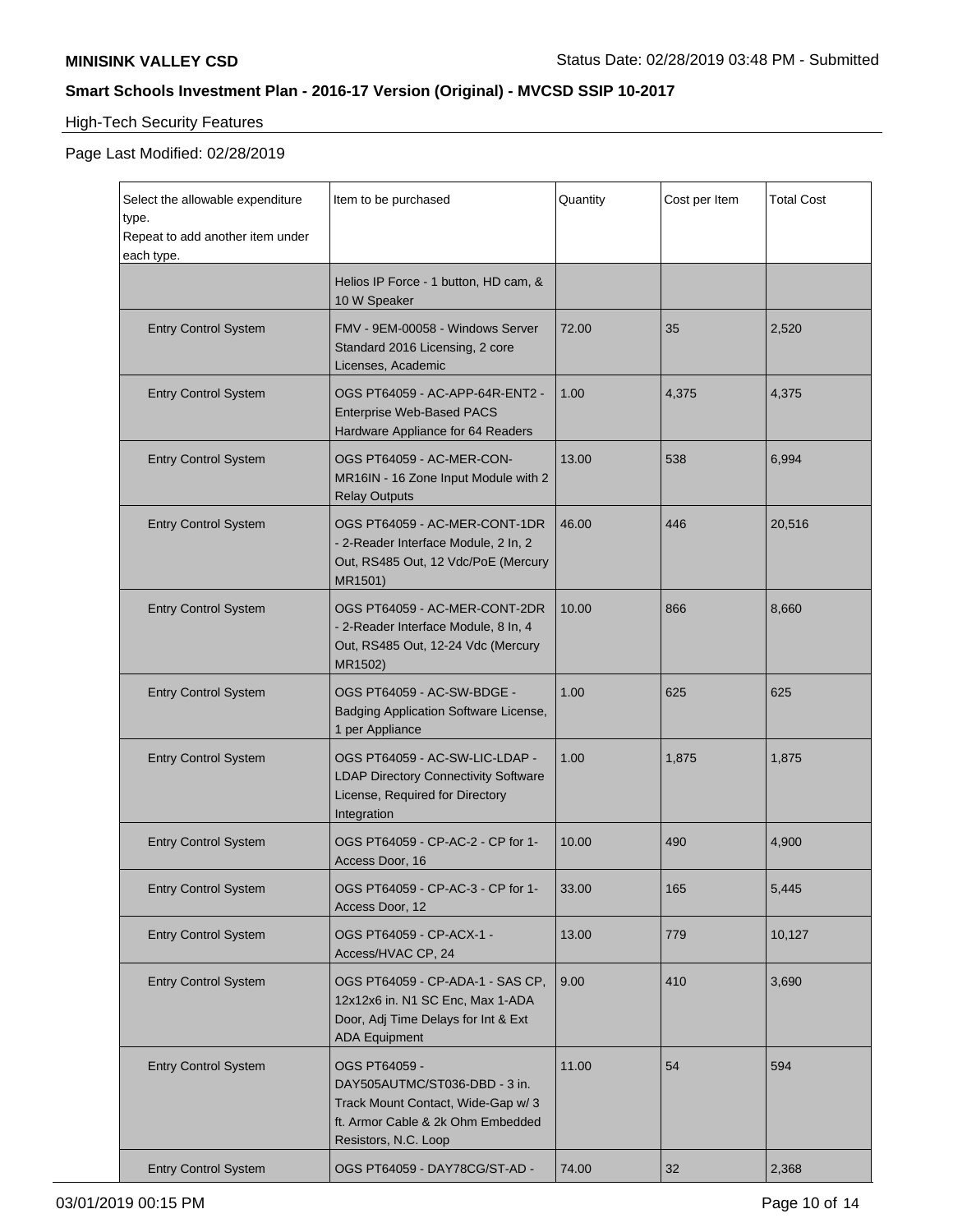# High-Tech Security Features

| Select the allowable expenditure<br>type.<br>Repeat to add another item under<br>each type. | Item to be purchased                                                                                                                                                                                 | Quantity | Cost per Item | <b>Total Cost</b> |
|---------------------------------------------------------------------------------------------|------------------------------------------------------------------------------------------------------------------------------------------------------------------------------------------------------|----------|---------------|-------------------|
|                                                                                             | 3/4 in. Recessed Door Contact &<br>Second Reed, Wide-Gap, N.C. Loop                                                                                                                                  |          |               |                   |
| <b>Entry Control System</b>                                                                 | OGS PT64059 - DAY78G/ST-A - 1 in.<br>Recessed Door Contact, Wide-Gap,<br>N.C. Loop                                                                                                                   | 61.00    | 13            | 793               |
| <b>Entry Control System</b>                                                                 | OGS PT64059 - DAY78G/ST-AD - 1<br>in. Recessed Door Contact with<br>Second Reed, Wide-Gap, N.C. Loop                                                                                                 | 16.00    | 33            | 528               |
| <b>Entry Control System</b>                                                                 | OGS PT64059 - DAY78G/ST-DBD - 1<br>in. Recessed Door Contact with 2k<br>Ohm Embedded Resistors, Wide-Gap,<br>N.C. Loop                                                                               | 82.00    | 19            | 1,558             |
| <b>Electronic Security System</b>                                                           | OGS PT64059 - DAY-CAMKIT-1 -<br>Interior IP Camera Termination Kit                                                                                                                                   | 267.00   | 27            | 7,209             |
| <b>Electronic Security System</b>                                                           | OGS PT64059 - DAY-CAMKIT-2 -<br><b>Exterior IP Camera Termination Kit</b>                                                                                                                            | 139.00   | 98            | 13,622            |
| <b>Entry Control System</b>                                                                 | OGS PT64059 - DS160 - PASSIVE<br>INFRARED REX, 12 TO 30VDC,<br>26MA, SURFACE MOUNT, FORM C<br><b>CONTACTS</b>                                                                                        | 40.00    | 61            | 2,440             |
| <b>Electronic Security System</b>                                                           | OGS PT64059 - ES-HD-HWS-LG -<br>Large Format Enclosure for HD IP Pro<br>Cameras with 12VDC/24VAC Heater,<br>Wall Bracket and Sunshield, Max<br>combined camera and lens length is<br>12.8" (32.5 cm) | 19.00    | 311           | 5,909             |
| <b>Electronic Security System</b>                                                           | OGS PT64059 - ES-HD-IPM - Optional<br>PoE+ power module, Powers full<br>camera enclosure features & camera<br>with a single Ethernet connection                                                      | 19.00    | 176           | 3,344             |
| <b>Electronic Security System</b>                                                           | OGS PT64059 - ES-HD-MNT-PLATE -<br>Reinforcing wall mount adapter for ES-<br>HD-HWS-SM, ES-HD-HWS, ES-HD-<br>CWS, ES-HD-HWS-LG & ES-HD-<br><b>CWS-LG</b>                                             | 19.00    | 30            | 570               |
| <b>Electronic Security System</b>                                                           | OGS PT64059 - H4A-MT-WALL1 -<br>Wall mount bracket for use with H4A-<br>DP pendant dome cameras                                                                                                      | 24.00    | 45            | 1,080             |
| <b>Electronic Security System</b>                                                           | OGS PT64059 - H4-BO-JBOX1 -<br>Junction box for the H4A-BO-IR HD<br><b>Bullet Cameras</b>                                                                                                            | 79.00    | 68            | 5,372             |
| <b>Electronic Security System</b>                                                           | OGS PT64059 - HD-NVR3-ANK1-1 -                                                                                                                                                                       | 9.00     | 735           | 6,615             |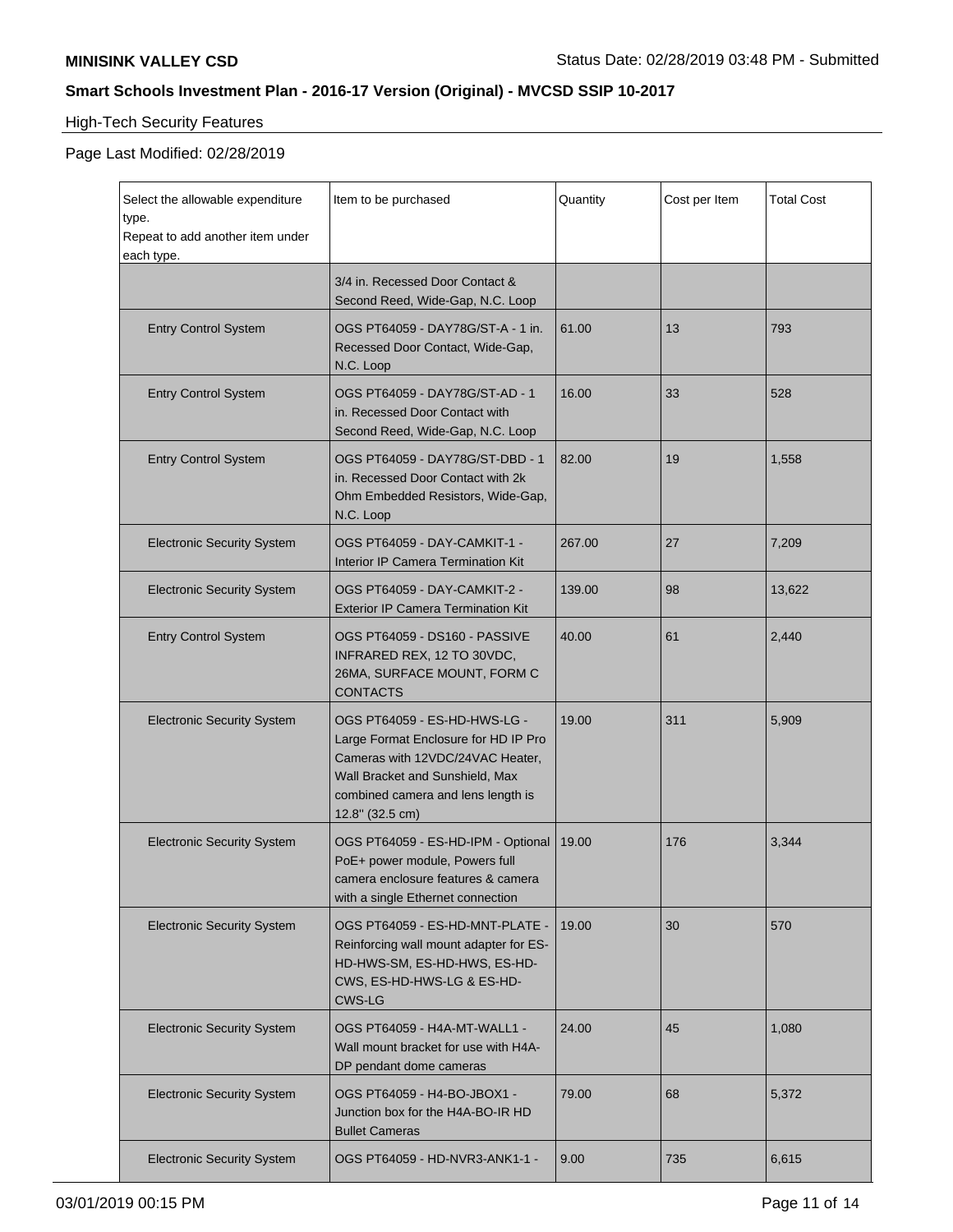# High-Tech Security Features

| Select the allowable expenditure<br>type.<br>Repeat to add another item under<br>each type. | Item to be purchased                                                                                          | Quantity | Cost per Item | <b>Total Cost</b> |
|---------------------------------------------------------------------------------------------|---------------------------------------------------------------------------------------------------------------|----------|---------------|-------------------|
|                                                                                             | Add-On Analytics Kit for Appearance<br>Search                                                                 |          |               |                   |
| <b>Electronic Security System</b>                                                           | OGS PT64059 - HD-NVR3-PRM-<br>54TB-DAY-NA - 54TB HD NVR<br>Premium, 2U Rack Mount RAID 5                      | 3.00     | 10,624        | 31,872            |
| <b>Electronic Security System</b>                                                           | OGS PT64059 - HD-NVR3-PRM-<br>84TB-DAY-NA - 84TB HD NVR<br>Premium, 2U Rack Mount RAID 6                      | 6.00     | 15.626        | 93,756            |
| <b>Electronic Security System</b>                                                           | OGS PT64059 - LEF3514CA - Canon,<br>35mm, f/1.4, Auto-Iris                                                    | 5.00     | 2,188         | 10,940            |
| <b>Electronic Security System</b>                                                           | OGS PT64059 - LEF5012CA - Canon.<br>50mm, f/1.2, Auto-Iris                                                    | 6.00     | 2,499         | 14.994            |
| <b>Electronic Security System</b>                                                           | OGS PT64059 - LEF5014CA - Canon,<br>50mm, f/1.4, Auto-Iris                                                    | 2.00     | 626           | 1,252             |
| <b>Electronic Security System</b>                                                           | OGS PT64059 - LEF8512CA - Canon,<br>85mm, f/1.2, Auto-Iris                                                    | 1.00     | 3,079         | 3,079             |
| <b>Electronic Security System</b>                                                           | OGS PT64059 - LEF8512CA - Canon,<br>85mm, f/1.2, Auto-Iris                                                    | 2.00     | 3,079         | 6,158             |
| <b>Electronic Security System</b>                                                           | OGS PT64059 - LEFS183518SI -<br>Sigma, 18-35mm, f/1.8, Auto-Iris, Vari<br>Focal                               | 3.00     | 1,245         | 3,735             |
| <b>Electronic Security System</b>                                                           | OGS PT64059 - POE-INJ2-PLUS-NA -<br>Single port Gigabit 802.3at PoE Plus<br>injector, Class 4 - NA power cord | 19.00    | 56            | 1,064             |
| <b>Entry Control System</b>                                                                 | FMV - R18-05101 - Windows Server<br>Standard 2016 Licensing, 1 user CAL,<br>Academic                          | 45.00    | 9             | 405               |
| <b>Entry Control System</b>                                                                 | OGS PT64059 - RIBU1C - RIB Rly, 10<br>Amp, SPDT, 10-30 Vac/dc/120 Vac<br>Coil                                 | 50.00    | 15            | 750               |
| <b>Electronic Security System</b>                                                           | OGS PT64059 - WS-Video - Video WS<br>Lite, 8 Live Streams Max (1080p), 2 -<br>22                              | 1.00     | 2,776         | 2,776             |
| <b>Electronic Security System</b>                                                           | OGS PT64059 - DAY-CAMKIT-1 -<br>Interior IP Camera Termination Kit                                            | 672.00   | 16            | 10,752            |
| <b>Electronic Security System</b>                                                           | OGS PT64059 - DAY-CAMKIT-2 -<br><b>Exterior IP Camera Termination Kit</b>                                     | 42.00    | 74            | 3,108             |
| <b>Electronic Security System</b>                                                           | OGS PT64059 - IPSCM-IC - IP Ceiling<br>Speaker Audio Only (Square, 2'x2'), 2-<br>way Audio, PoE/SIP           | 154.00   | 466           | 71,764            |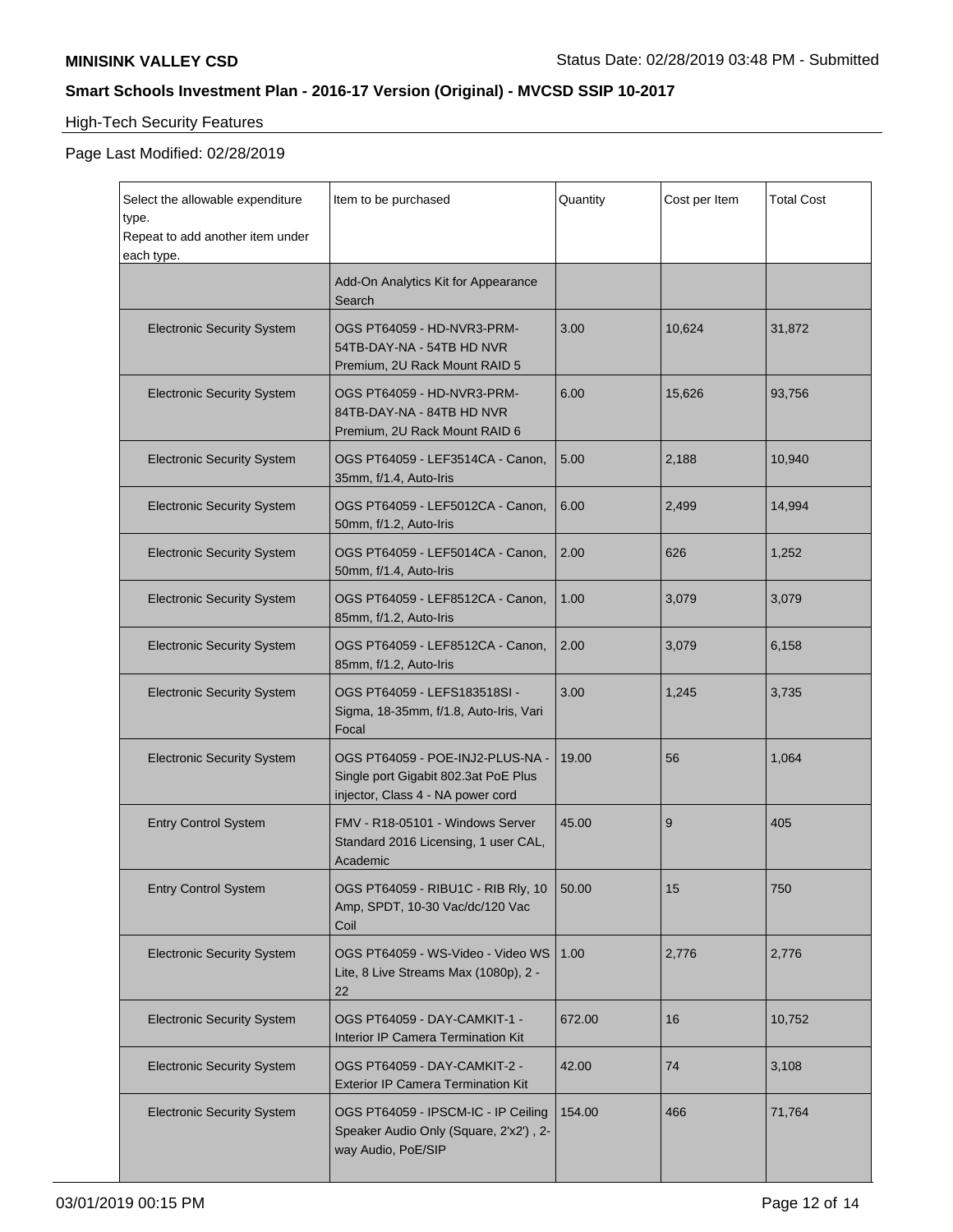# High-Tech Security Features

| Select the allowable expenditure<br>type.<br>Repeat to add another item under<br>each type. | Item to be purchased                                                                                                | Quantity | Cost per Item | <b>Total Cost</b> |
|---------------------------------------------------------------------------------------------|---------------------------------------------------------------------------------------------------------------------|----------|---------------|-------------------|
| <b>Electronic Security System</b>                                                           | OGS PT64059 - IPSWD-SM-RWB-IC -<br>IP Speaker with Display and Flashers<br>(Surface Mount), 2-way Audio,<br>PoE/SIP | 518.00   | 891           | 461,538           |
| <b>Electronic Security System</b>                                                           | OGS PT64059 - IPSWS-SM-O-IC - IP<br>Outdoor Paging Horn (Surface Mount),<br>1-Way Audio                             | 42.00    | 607           | 25,494            |
| <b>Electronic Security System</b>                                                           | OGS PT64059 - IPTA-IC1000 -<br>InformaCast Advanced Notification -<br>1000 License Bundle                           | 1.00     | 18,514        | 18,514            |
| <b>Electronic Security System</b>                                                           | OGS PT64059 - IPTA-IC250 -<br>InformaCast Advanced Notification -<br>250 License Bundle                             | 1.00     | 5.143         | 5,143             |
| <b>Electronic Security System</b>                                                           | OGS PT64059 - IPTA-PG-APL -<br>Paging Gateway Hardware Appliance                                                    | 4.00     | 599           | 2,396             |
| <b>Electronic Security System</b>                                                           | OGS PT64059 - IPTA-PI-PG -<br>InformaCast Paging Gateway Plug-In                                                    | 1.00     | 711           | 711               |
| <b>Electronic Security System</b>                                                           | OGS PT64059 - SS-CPF-1 - Cloud<br>Provisioning - TIER 1                                                             | 1.00     | 571           | 571               |
| <b>Electronic Security System</b>                                                           | OGS PT64059 - SS-ICMB1YR-250 -<br>InformaCast Mobile 1 Yr Subscription -<br>250 User Bundle                         | 1.00     | 900           | 900               |
| <b>Electronic Security System</b>                                                           | OGS PT64059 - IPTA-M1Y-C - 1 Year<br>Maintenance Subscription Per<br>Endpoint - 1000 User Tier                      | 1,250.00 | 5             | 6,250             |
| <b>Electronic Security System</b>                                                           | OGS PT64059 - Services - Off-site<br><b>Technician Professional Services</b>                                        | 576.00   | 92            | 52,992            |
| <b>Electronic Security System</b>                                                           | OGS PT64059 - Services - Technician<br><b>Professional Services</b>                                                 | 461.00   | 125           | 57,625            |
| <b>Electronic Security System</b>                                                           | OGS PT64059 - Services - Project<br><b>Management Professional Services</b>                                         | 357.00   | 105           | 37,485            |
| <b>Electronic Security System</b>                                                           | OGS PT64059 - Services -<br><b>Engineering Professional Services</b>                                                | 107.00   | 105           | 11,235            |
| <b>Electronic Security System</b>                                                           | OGS PT64059 - Installation Campus<br>Notification                                                                   | 1.00     | 441,120       | 441,120           |
| <b>Electronic Security System</b>                                                           | OGS PT64059 - Services - Off-site<br><b>Technician Professional Services</b>                                        | 123.00   | 92            | 11,316            |
| <b>Electronic Security System</b>                                                           | OGS PT64059 - Services - Technician<br><b>Professional Services</b>                                                 | 1,186.00 | 125           | 148,250           |
| <b>Electronic Security System</b>                                                           | OGS PT64059 - Services - Project                                                                                    | 686.00   | 105           | 72,030            |